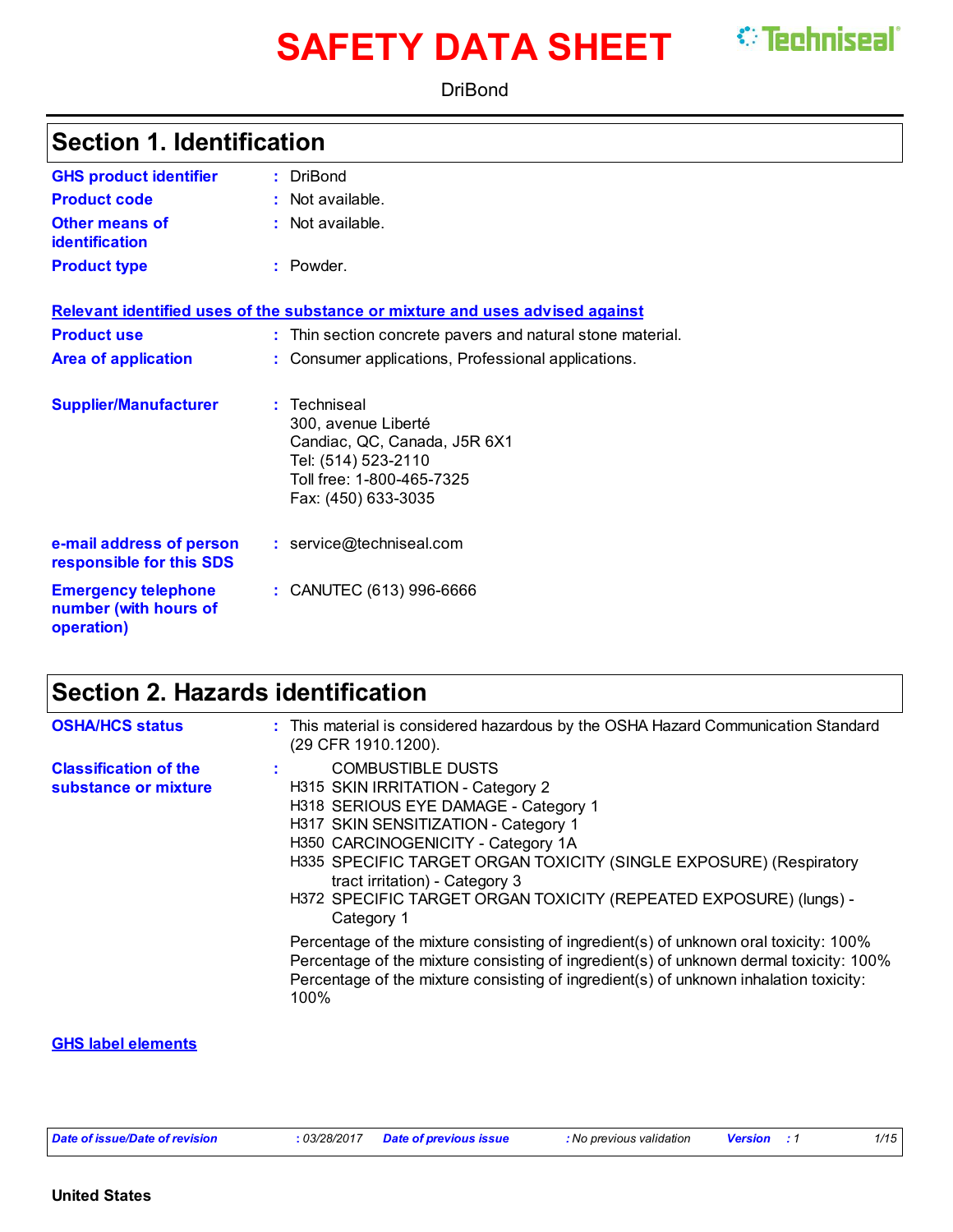## **Section 2. Hazards identification**

| <b>Hazard pictograms</b>                   | t                                                                                                                                                                                                                                                                                                                                                                                                                                                                                                                                                                                                                                                                                                   |
|--------------------------------------------|-----------------------------------------------------------------------------------------------------------------------------------------------------------------------------------------------------------------------------------------------------------------------------------------------------------------------------------------------------------------------------------------------------------------------------------------------------------------------------------------------------------------------------------------------------------------------------------------------------------------------------------------------------------------------------------------------------|
| <b>Signal word</b>                         | Danger                                                                                                                                                                                                                                                                                                                                                                                                                                                                                                                                                                                                                                                                                              |
| <b>Hazard statements</b>                   | : No Code(s) - May form combustible dust concentrations in air.<br>H318 - Causes serious eye damage.<br>H315 - Causes skin irritation.<br>H317 - May cause an allergic skin reaction.<br>H350 - May cause cancer.<br>H335 - May cause respiratory irritation.<br>H372 - Causes damage to organs through prolonged or repeated exposure. (lungs)                                                                                                                                                                                                                                                                                                                                                     |
| <b>Precautionary statements</b>            |                                                                                                                                                                                                                                                                                                                                                                                                                                                                                                                                                                                                                                                                                                     |
| <b>General</b>                             | : P103 - Read label before use.<br>P102 - Keep out of reach of children.<br>P101 - If medical advice is needed, have product container or label at hand.                                                                                                                                                                                                                                                                                                                                                                                                                                                                                                                                            |
| <b>Prevention</b>                          | P201 - Obtain special instructions before use.<br>P202 - Do not handle until all safety precautions have been read and understood.<br>P280 - Wear protective gloves. Wear eye or face protection. Wear protective clothing.<br>P271 - Use only outdoors or in a well-ventilated area.<br>P260 - Do not breathe dust or mist.<br>P270 - Do not eat, drink or smoke when using this product.<br>P264 - Wash hands thoroughly after handling.<br>P272 (OSHA) - Contaminated work clothing must not be allowed out of the workplace.                                                                                                                                                                    |
| <b>Response</b>                            | : P314 - Get medical attention if you feel unwell.<br>P308 + P313 - IF exposed or concerned: Get medical attention.<br>P304 + P340 + P312 - IF INHALED: Remove person to fresh air and keep comfortable<br>for breathing. Call a POISON CENTER or physician if you feel unwell.<br>P302 + P352 + P363 - IF ON SKIN: Wash with plenty of soap and water. Wash<br>contaminated clothing before reuse.<br>P333 + P313 - If skin irritation or rash occurs: Get medical attention.<br>P305 + P351 + P338 + P310 - IF IN EYES: Rinse cautiously with water for several<br>minutes. Remove contact lenses, if present and easy to do. Continue rinsing.<br>Immediately call a POISON CENTER or physician. |
| <b>Storage</b>                             | : P405 - Store locked up.                                                                                                                                                                                                                                                                                                                                                                                                                                                                                                                                                                                                                                                                           |
| <b>Disposal</b>                            | : P501 - Dispose of contents and container in accordance with all local, regional,<br>national and international regulations.                                                                                                                                                                                                                                                                                                                                                                                                                                                                                                                                                                       |
| <b>Supplemental label</b><br>elements      | Keep container tightly closed. Keep away from heat, hot surfaces, sparks, open<br>flames and other ignition sources. No smoking. Prevent dust accumulation.                                                                                                                                                                                                                                                                                                                                                                                                                                                                                                                                         |
| <b>Hazards not otherwise</b><br>classified | None known.                                                                                                                                                                                                                                                                                                                                                                                                                                                                                                                                                                                                                                                                                         |

## **Section 3. Composition/information on ingredients**

| <b>Substance/mixture</b> | : Mixture          |
|--------------------------|--------------------|
| <b>Other means of</b>    | $:$ Not available. |
| <b>identification</b>    |                    |

*Date of issue/Date of revision* **:** *03/28/2017 Date of previous issue : No previous validation Version : 1 2/15*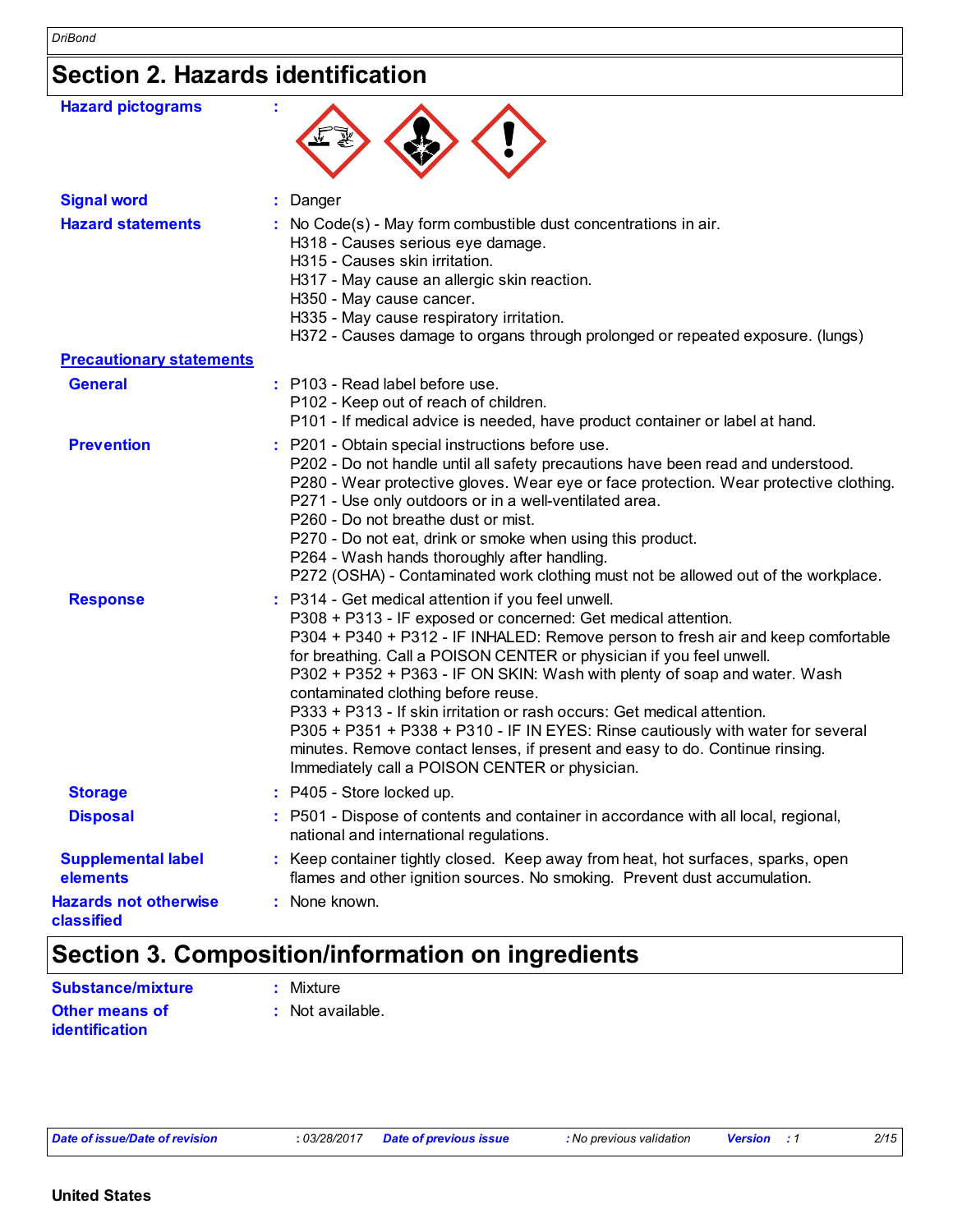### **Section 3. Composition/information on ingredients**

| <b>Ingredient name</b>                | <b>Other names</b> | %          | <b>CAS number</b> |
|---------------------------------------|--------------------|------------|-------------------|
| crystalline silica, respirable powder | -                  | I≥25 - ≤50 | 14808-60-7        |
| Cement, portland, chemicals           |                    | I≥25 - ≤50 | 65997-15-1        |
| l Limestone                           |                    | $\leq 10$  | 1317-65-3         |
| calcium oxide                         |                    | ≤3         | 1305-78-8         |
| titanium dioxide                      |                    | ≤1         | 13463-67-7        |

Any concentration shown as a range is to protect confidentiality or is due to batch variation.

**There are no additional ingredients present which, within the current knowledge of the supplier and in the concentrations applicable, are classified as hazardous to health and hence require reporting in this section.**

### **Section 4. First aid measures**

#### **Description of necessary first aid measures**

| <b>Eye contact</b>                                 | : Get medical attention immediately. Call a poison center or physician. Immediately<br>flush eyes with plenty of water, occasionally lifting the upper and lower eyelids. Check<br>for and remove any contact lenses. Continue to rinse for at least 10 minutes.<br>Chemical burns must be treated promptly by a physician.                                                                                                                                                                                                                                                                                                                                                                                                                                                                                                                                                       |
|----------------------------------------------------|-----------------------------------------------------------------------------------------------------------------------------------------------------------------------------------------------------------------------------------------------------------------------------------------------------------------------------------------------------------------------------------------------------------------------------------------------------------------------------------------------------------------------------------------------------------------------------------------------------------------------------------------------------------------------------------------------------------------------------------------------------------------------------------------------------------------------------------------------------------------------------------|
| <b>Inhalation</b>                                  | Get medical attention immediately. Call a poison center or physician. Remove victim<br>to fresh air and keep at rest in a position comfortable for breathing. If it is suspected<br>that fumes are still present, the rescuer should wear an appropriate mask or self-<br>contained breathing apparatus. If not breathing, if breathing is irregular or if respiratory<br>arrest occurs, provide artificial respiration or oxygen by trained personnel. It may be<br>dangerous to the person providing aid to give mouth-to-mouth resuscitation. If<br>unconscious, place in recovery position and get medical attention immediately.<br>Maintain an open airway. Loosen tight clothing such as a collar, tie, belt or waistband.                                                                                                                                                 |
| <b>Skin contact</b>                                | : Get medical attention immediately. Call a poison center or physician. Wash with<br>plenty of soap and water. Remove contaminated clothing and shoes. Wash<br>contaminated clothing thoroughly with water before removing it, or wear gloves.<br>Continue to rinse for at least 10 minutes. Chemical burns must be treated promptly by<br>a physician. In the event of any complaints or symptoms, avoid further exposure.<br>Wash clothing before reuse. Clean shoes thoroughly before reuse.                                                                                                                                                                                                                                                                                                                                                                                   |
| <b>Ingestion</b>                                   | Get medical attention immediately. Call a poison center or physician. Wash out mouth<br>with water. Remove dentures if any. Remove victim to fresh air and keep at rest in a<br>position comfortable for breathing. If material has been swallowed and the exposed<br>person is conscious, give small quantities of water to drink. Stop if the exposed<br>person feels sick as vomiting may be dangerous. Do not induce vomiting unless<br>directed to do so by medical personnel. If vomiting occurs, the head should be kept<br>low so that vomit does not enter the lungs. Chemical burns must be treated promptly<br>by a physician. Never give anything by mouth to an unconscious person. If<br>unconscious, place in recovery position and get medical attention immediately.<br>Maintain an open airway. Loosen tight clothing such as a collar, tie, belt or waistband. |
| Most important symptoms/effects, acute and delayed |                                                                                                                                                                                                                                                                                                                                                                                                                                                                                                                                                                                                                                                                                                                                                                                                                                                                                   |

| <b>Potential acute health effects</b> |                                                                |  |
|---------------------------------------|----------------------------------------------------------------|--|
| <b>Eye contact</b>                    | : Causes serious eye damage.                                   |  |
| <b>Inhalation</b>                     | : May cause respiratory irritation.                            |  |
| <b>Skin contact</b>                   | : Causes skin irritation. May cause an allergic skin reaction. |  |
| <b>Ingestion</b>                      | : No known significant effects or critical hazards.            |  |
| <b>Over-exposure signs/symptoms</b>   |                                                                |  |

| 03/28/2017<br>Date of issue/Date of revision | Date of previous issue | : No previous validation | Version | 3/15 |
|----------------------------------------------|------------------------|--------------------------|---------|------|
|----------------------------------------------|------------------------|--------------------------|---------|------|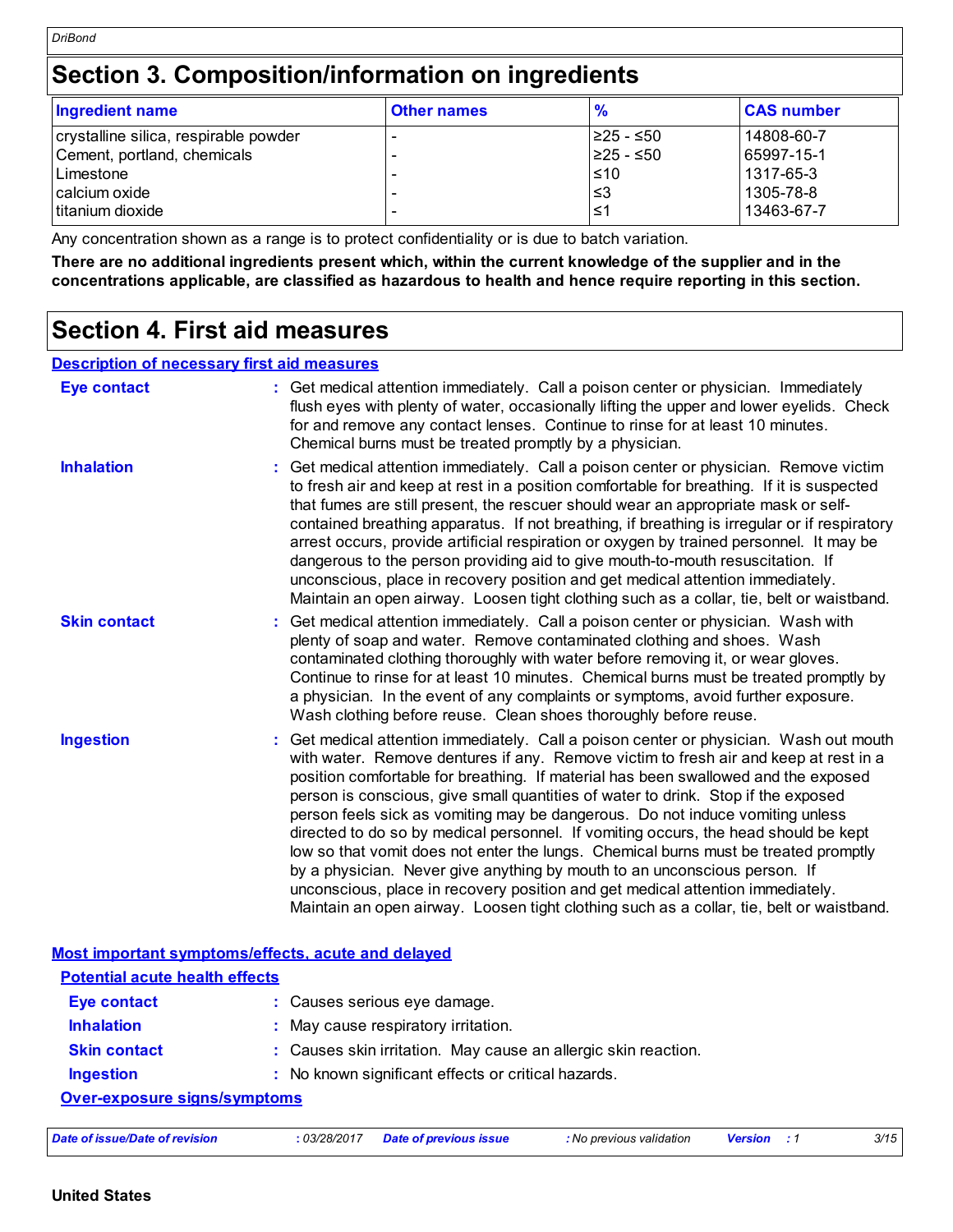### **Section 4. First aid measures**

| <b>Eve contact</b>  | : Adverse symptoms may include the following:<br>pain<br>watering<br>redness                           |
|---------------------|--------------------------------------------------------------------------------------------------------|
| <b>Inhalation</b>   | : Adverse symptoms may include the following:<br>respiratory tract irritation<br>coughing              |
| <b>Skin contact</b> | : Adverse symptoms may include the following:<br>pain or irritation<br>redness<br>blistering may occur |
| <b>Ingestion</b>    | : Adverse symptoms may include the following:<br>stomach pains                                         |

#### **Indication of immediate medical attention and special treatment needed, if necessary**

| <b>Notes to physician</b>         |   | : Treat symptomatically. Contact poison treatment specialist immediately if large<br>quantities have been ingested or inhaled.                                                                                                                                                                                                                                                                                |
|-----------------------------------|---|---------------------------------------------------------------------------------------------------------------------------------------------------------------------------------------------------------------------------------------------------------------------------------------------------------------------------------------------------------------------------------------------------------------|
| <b>Specific treatments</b>        | ÷ | No specific treatment.                                                                                                                                                                                                                                                                                                                                                                                        |
| <b>Protection of first-aiders</b> |   | No action shall be taken involving any personal risk or without suitable training. If it is<br>suspected that fumes are still present, the rescuer should wear an appropriate mask or<br>self-contained breathing apparatus. It may be dangerous to the person providing aid to<br>give mouth-to-mouth resuscitation. Wash contaminated clothing thoroughly with water<br>before removing it, or wear gloves. |

#### **See toxicological information (Section 11)**

### **Section 5. Fire-fighting measures**

| <b>Extinguishing media</b>                               |                                                                                                                                                                                                                                                                                                                               |
|----------------------------------------------------------|-------------------------------------------------------------------------------------------------------------------------------------------------------------------------------------------------------------------------------------------------------------------------------------------------------------------------------|
| <b>Suitable extinguishing</b><br>media                   | : Use dry chemical powder.                                                                                                                                                                                                                                                                                                    |
| <b>Unsuitable extinguishing</b><br>media                 | : Do not use water jet.                                                                                                                                                                                                                                                                                                       |
| <b>Specific hazards arising</b><br>from the chemical     | : May form explosible dust-air mixture if dispersed.                                                                                                                                                                                                                                                                          |
| <b>Hazardous thermal</b><br>decomposition products       | : Decomposition products may include the following materials:<br>carbon dioxide<br>carbon monoxide<br>sulfur oxides<br>metal oxide/oxides                                                                                                                                                                                     |
| <b>Special protective actions</b><br>for fire-fighters   | : Promptly isolate the scene by removing all persons from the vicinity of the incident if<br>there is a fire. No action shall be taken involving any personal risk or without suitable<br>training. Move containers from fire area if this can be done without risk. Use water<br>spray to keep fire-exposed containers cool. |
| <b>Special protective</b><br>equipment for fire-fighters | : Fire-fighters should wear appropriate protective equipment and self-contained<br>breathing apparatus (SCBA) with a full face-piece operated in positive pressure mode.                                                                                                                                                      |
| Date of issue/Date of revision                           | : 03/28/2017<br><b>Date of previous issue</b><br>: No previous validation<br>4/15<br><b>Version</b><br>$\cdot$ 1                                                                                                                                                                                                              |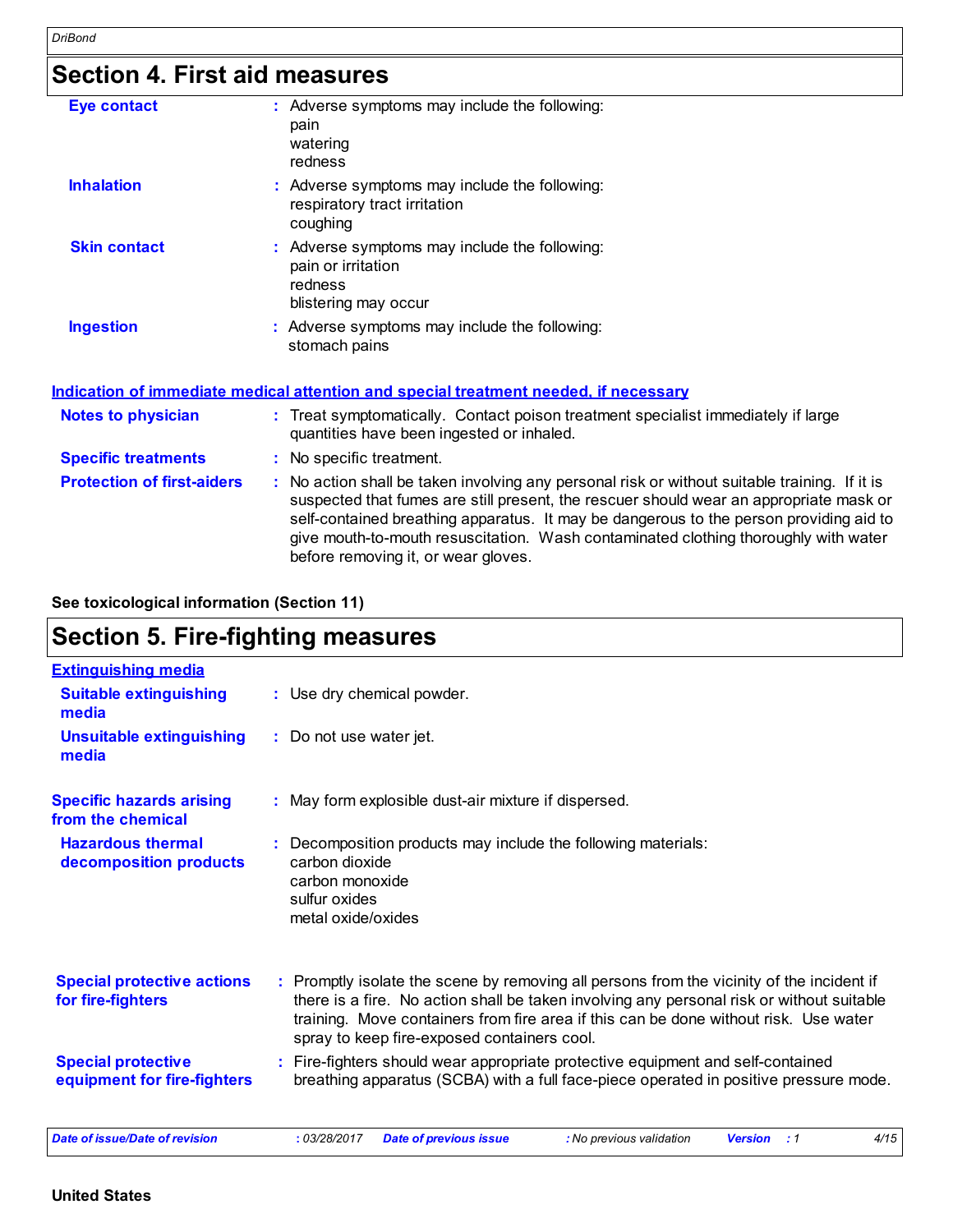### **Section 6. Accidental release measures**

#### **Personal precautions, protective equipment and emergency procedures**

| For non-emergency<br>personnel     | : No action shall be taken involving any personal risk or without suitable training.<br>Evacuate surrounding areas. Keep unnecessary and unprotected personnel from<br>entering. Do not touch or walk through spilled material. Shut off all ignition sources.<br>No flares, smoking or flames in hazard area. Do not breathe dust. Provide adequate<br>ventilation. Wear appropriate respirator when ventilation is inadequate. Put on<br>appropriate personal protective equipment. |
|------------------------------------|---------------------------------------------------------------------------------------------------------------------------------------------------------------------------------------------------------------------------------------------------------------------------------------------------------------------------------------------------------------------------------------------------------------------------------------------------------------------------------------|
| <b>For emergency</b><br>responders | : If specialized clothing is required to deal with the spillage, take note of any information<br>in Section 8 on suitable and unsuitable materials. See also the information in "For non-<br>emergency personnel".                                                                                                                                                                                                                                                                    |
| <b>Environmental precautions</b>   | : Avoid dispersal of spilled material and runoff and contact with soil, waterways, drains<br>and sewers. Inform the relevant authorities if the product has caused environmental                                                                                                                                                                                                                                                                                                      |

pollution (sewers, waterways, soil or air).

#### **Methods and materials for containment and cleaning up**

| <b>Small spill</b> | : Move containers from spill area. Use spark-proof tools and explosion-proof equipment.<br>Avoid dust generation. Do not dry sweep. Vacuum dust with equipment fitted with a<br>HEPA filter and place in a closed, labeled waste container. Place spilled material in a<br>designated, labeled waste container. Dispose of via a licensed waste disposal<br>contractor.                                                                                                                                                                                                |
|--------------------|------------------------------------------------------------------------------------------------------------------------------------------------------------------------------------------------------------------------------------------------------------------------------------------------------------------------------------------------------------------------------------------------------------------------------------------------------------------------------------------------------------------------------------------------------------------------|
| <b>Large spill</b> | : Move containers from spill area. Use spark-proof tools and explosion-proof equipment.<br>Approach release from upwind. Prevent entry into sewers, water courses, basements<br>or confined areas. Avoid dust generation. Do not dry sweep. Vacuum dust with<br>equipment fitted with a HEPA filter and place in a closed, labeled waste container.<br>Avoid creating dusty conditions and prevent wind dispersal. Dispose of via a licensed<br>waste disposal contractor. Note: see Section 1 for emergency contact information<br>and Section 13 for waste disposal. |

## **Section 7. Handling and storage**

| <b>Precautions for safe handling</b>             |                                                                                                                                                                                                                                                                                                                                                                                                                                                                                                                                                                                                                                                                                                                                                                                                                                                                                                                                                                                                                                                                                                                                                                                                                                                                                                                  |
|--------------------------------------------------|------------------------------------------------------------------------------------------------------------------------------------------------------------------------------------------------------------------------------------------------------------------------------------------------------------------------------------------------------------------------------------------------------------------------------------------------------------------------------------------------------------------------------------------------------------------------------------------------------------------------------------------------------------------------------------------------------------------------------------------------------------------------------------------------------------------------------------------------------------------------------------------------------------------------------------------------------------------------------------------------------------------------------------------------------------------------------------------------------------------------------------------------------------------------------------------------------------------------------------------------------------------------------------------------------------------|
| <b>Protective measures</b>                       | : Put on appropriate personal protective equipment (see Section 8). Persons with a<br>history of skin sensitization problems should not be employed in any process in which<br>this product is used. Avoid exposure - obtain special instructions before use. Do not<br>handle until all safety precautions have been read and understood. Do not get in eyes<br>or on skin or clothing. Do not breathe dust. Do not ingest. Avoid the creation of dust<br>when handling and avoid all possible sources of ignition (spark or flame). Prevent dust<br>accumulation. Use only with adequate ventilation. Wear appropriate respirator when<br>ventilation is inadequate. Keep in the original container or an approved alternative<br>made from a compatible material, kept tightly closed when not in use. Electrical<br>equipment and lighting should be protected to appropriate standards to prevent dust<br>coming into contact with hot surfaces, sparks or other ignition sources. Take<br>precautionary measures against electrostatic discharges. To avoid fire or explosion,<br>dissipate static electricity during transfer by grounding and bonding containers and<br>equipment before transferring material. Empty containers retain product residue and<br>can be hazardous. Do not reuse container. |
| <b>Advice on general</b><br>occupational hygiene | : Eating, drinking and smoking should be prohibited in areas where this material is<br>handled, stored and processed. Workers should wash hands and face before eating,<br>drinking and smoking. Remove contaminated clothing and protective equipment before<br>entering eating areas. See also Section 8 for additional information on hygiene<br>measures.                                                                                                                                                                                                                                                                                                                                                                                                                                                                                                                                                                                                                                                                                                                                                                                                                                                                                                                                                    |
| <b>Date of issue/Date of revision</b>            | 5/15<br><b>Date of previous issue</b><br>: No previous validation<br>: 03/28/2017<br><b>Version</b><br>$\therefore$ 1                                                                                                                                                                                                                                                                                                                                                                                                                                                                                                                                                                                                                                                                                                                                                                                                                                                                                                                                                                                                                                                                                                                                                                                            |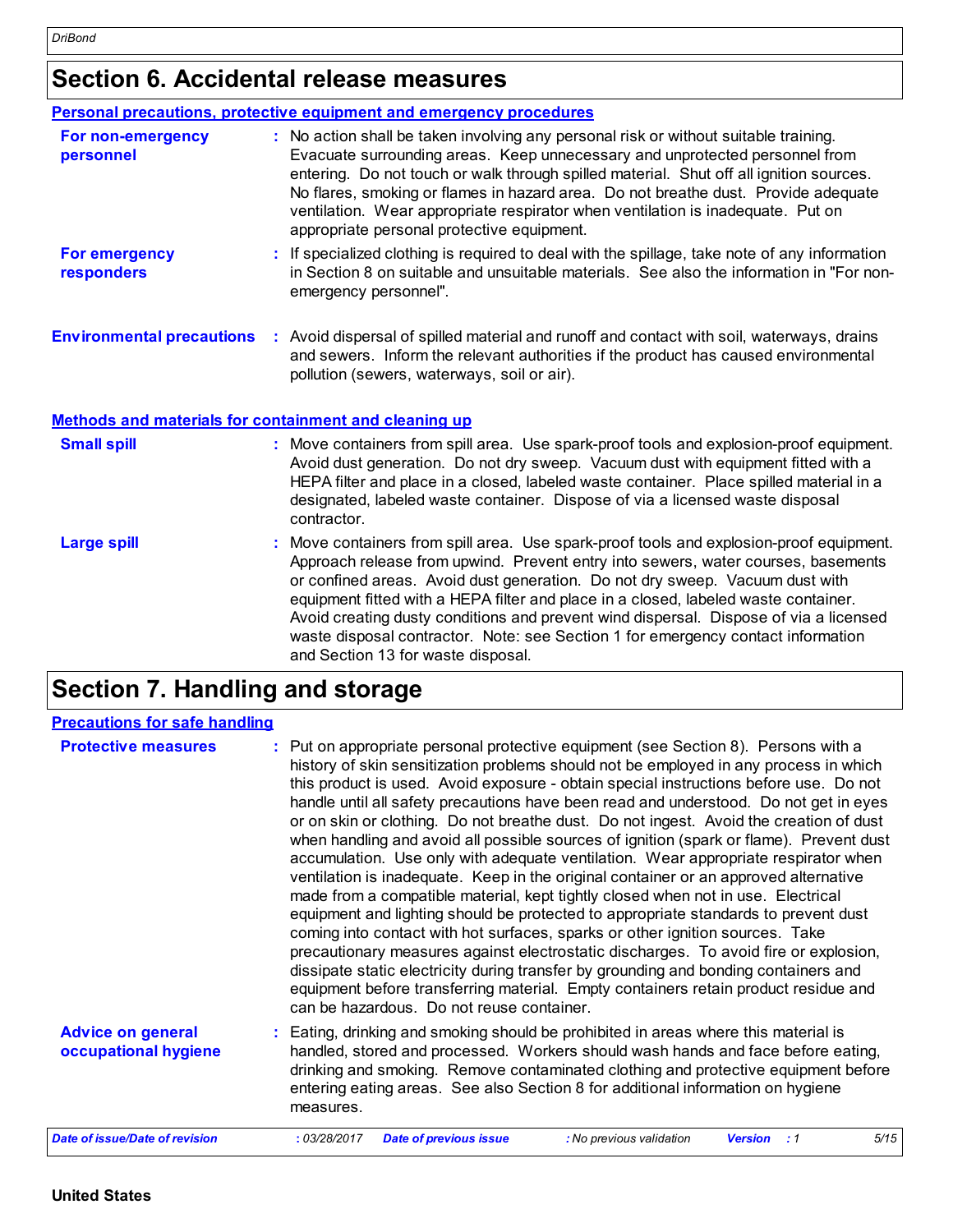## **Section 7. Handling and storage**

|                          | Conditions for safe storage, : Store in accordance with local regulations. Store in a segregated and approved area. |  |  |  |  |
|--------------------------|---------------------------------------------------------------------------------------------------------------------|--|--|--|--|
| including any            | Store in original container protected from direct sunlight in a dry, cool and well-                                 |  |  |  |  |
| <b>incompatibilities</b> | ventilated area, away from incompatible materials (see Section 10) and food and drink.                              |  |  |  |  |
|                          | Store locked up. Eliminate all ignition sources. Separate from oxidizing materials.                                 |  |  |  |  |
|                          | Keep container tightly closed and sealed until ready for use. Containers that have                                  |  |  |  |  |
|                          | been opened must be carefully resealed and kept upright to prevent leakage. Do not                                  |  |  |  |  |
|                          | store in unlabeled containers. Use appropriate containment to avoid environmental                                   |  |  |  |  |
|                          | contamination. See Section 10 for incompatible materials before handling or use.                                    |  |  |  |  |

## **Section 8. Exposure controls/personal protection**

#### **Control parameters**

#### **Occupational exposure limits**

| <b>Ingredient name</b>                         | <b>Exposure limits</b>                                                                            |
|------------------------------------------------|---------------------------------------------------------------------------------------------------|
| crystalline silica, respirable powder          | OSHA PEL Z3 (United States, 6/2016).                                                              |
|                                                | TWA: 250 mppcf / (%SiO2+5) 8 hours. Form:                                                         |
|                                                | Respirable                                                                                        |
|                                                | TWA: 10 mg/m <sup>3</sup> / (%SiO2+2) 8 hours. Form:                                              |
|                                                | Respirable                                                                                        |
|                                                | OSHA PEL 1989 (United States, 3/1989).                                                            |
|                                                | TWA: 0.1 mg/m <sup>3</sup> , (as quartz) 8 hours. Form:                                           |
|                                                | Respirable dust                                                                                   |
|                                                | OSHA PEL (United States, 6/2016).                                                                 |
|                                                | TWA: 50 µg/m <sup>3</sup> 8 hours. Form: Respirable<br>dust                                       |
|                                                | ACGIH TLV (United States, 3/2016).                                                                |
|                                                | TWA: 0.025 mg/m <sup>3</sup> 8 hours. Form:                                                       |
|                                                | Respirable fraction                                                                               |
|                                                | NIOSH REL (United States, 10/2013).                                                               |
|                                                | TWA: 0.05 mg/m <sup>3</sup> 10 hours. Form: respirable                                            |
|                                                | dust                                                                                              |
| Cement, portland, chemicals                    | ACGIH TLV (United States, 3/2016).                                                                |
|                                                | TWA: 1 mg/m <sup>3</sup> 8 hours. Form: Respirable                                                |
|                                                | fraction                                                                                          |
|                                                | NIOSH REL (United States, 10/2013).                                                               |
|                                                | TWA: 5 mg/m <sup>3</sup> 10 hours. Form: Respirable                                               |
|                                                | fraction                                                                                          |
|                                                | TWA: 10 mg/m <sup>3</sup> 10 hours. Form: Total                                                   |
|                                                | OSHA PEL (United States, 6/2016).                                                                 |
|                                                | TWA: 5 mg/m <sup>3</sup> 8 hours. Form: Respirable                                                |
|                                                | fraction                                                                                          |
|                                                | TWA: 15 mg/m <sup>3</sup> 8 hours. Form: Total dust                                               |
|                                                | OSHA PEL 1989 (United States, 3/1989).                                                            |
|                                                | TWA: 5 mg/m <sup>3</sup> 8 hours. Form: Respirable                                                |
|                                                | fraction                                                                                          |
|                                                | TWA: 10 mg/m <sup>3</sup> 8 hours. Form: Total dust                                               |
| Limestone                                      | OSHA PEL 1989 (United States, 3/1989).                                                            |
|                                                | TWA: 5 mg/m <sup>3</sup> 8 hours. Form: Respirable                                                |
|                                                | fraction                                                                                          |
|                                                | TWA: 15 mg/m <sup>3</sup> 8 hours. Form: Total dust                                               |
|                                                | NIOSH REL (United States, 10/2013).                                                               |
|                                                | TWA: 5 mg/m <sup>3</sup> 10 hours. Form: Respirable                                               |
| Date of issue/Date of revision<br>: 03/28/2017 | 6/15<br><b>Version</b><br><b>Date of previous issue</b><br>: No previous validation<br>$\cdot$ :1 |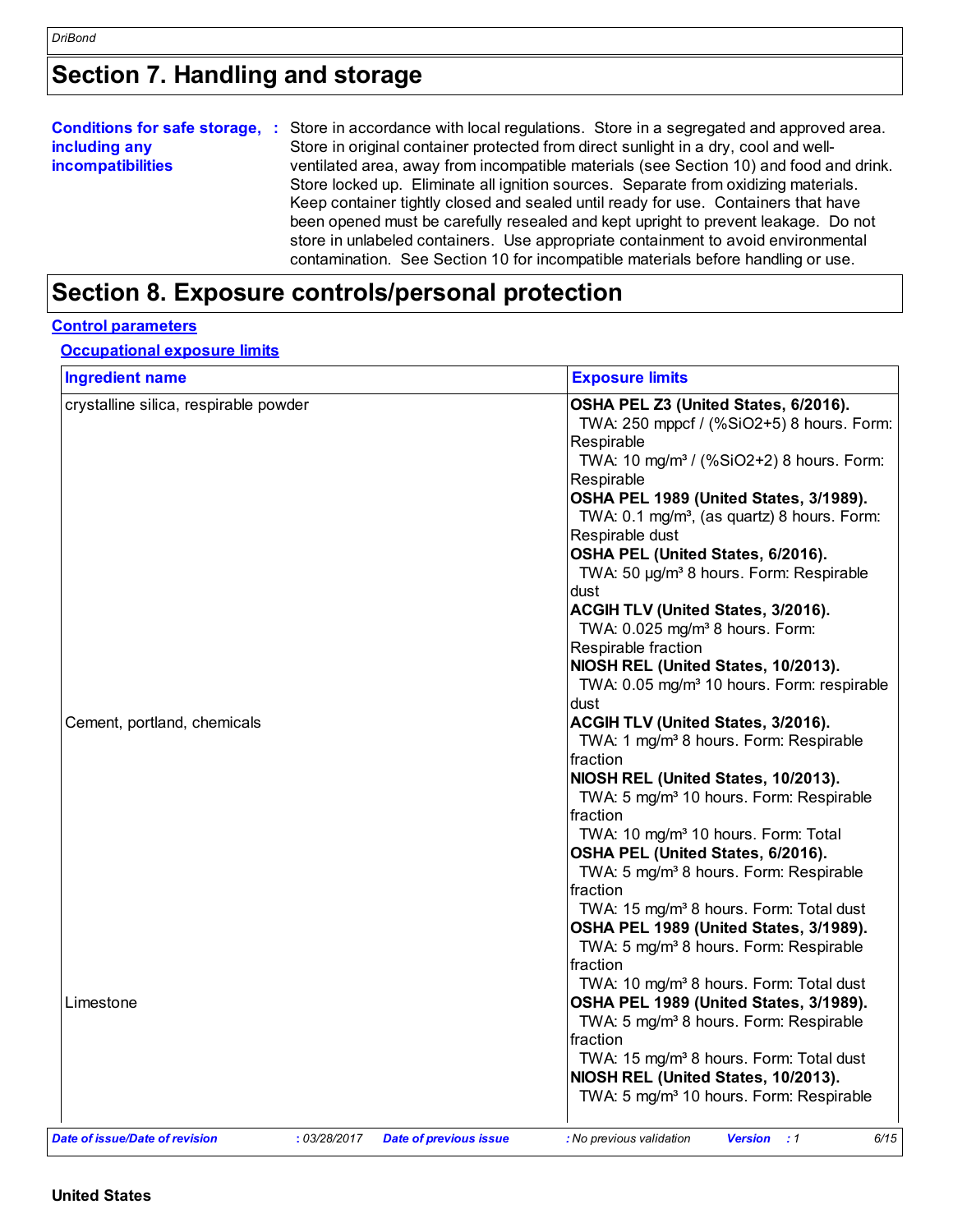## **Section 8. Exposure controls/personal protection**

|                  | fraction                                            |
|------------------|-----------------------------------------------------|
|                  | TWA: 10 mg/m <sup>3</sup> 10 hours. Form: Total     |
|                  |                                                     |
|                  | OSHA PEL (United States, 6/2016).                   |
|                  | TWA: 5 mg/m <sup>3</sup> 8 hours. Form: Respirable  |
|                  | fraction                                            |
|                  | TWA: 15 mg/m <sup>3</sup> 8 hours. Form: Total dust |
| calcium oxide    | ACGIH TLV (United States, 3/2016).                  |
|                  | TWA: 2 mg/m <sup>3</sup> 8 hours.                   |
|                  | OSHA PEL 1989 (United States, 3/1989).              |
|                  | TWA: 5 mg/m <sup>3</sup> 8 hours.                   |
|                  | NIOSH REL (United States, 10/2013).                 |
|                  | TWA: $2 \text{ mg/m}^3$ 10 hours.                   |
|                  | OSHA PEL (United States, 6/2016).                   |
|                  | TWA: 5 $mg/m3$ 8 hours.                             |
| titanium dioxide | ACGIH TLV (United States, 3/2016).                  |
|                  | TWA: 10 mg/m <sup>3</sup> 8 hours.                  |
|                  | OSHA PEL 1989 (United States, 3/1989).              |
|                  | TWA: 10 mg/m <sup>3</sup> 8 hours. Form: Total dust |
|                  | OSHA PEL (United States, 6/2016).                   |
|                  |                                                     |
|                  | TWA: 15 mg/m <sup>3</sup> 8 hours. Form: Total dust |

| <b>Appropriate engineering</b><br><b>controls</b> | : Use only with adequate ventilation. If user operations generate dust, fumes, gas,<br>vapor or mist, use process enclosures, local exhaust ventilation or other engineering<br>controls to keep worker exposure to airborne contaminants below any recommended<br>or statutory limits. The engineering controls also need to keep gas, vapor or dust<br>concentrations below any lower explosive limits. Use explosion-proof ventilation<br>equipment. |
|---------------------------------------------------|---------------------------------------------------------------------------------------------------------------------------------------------------------------------------------------------------------------------------------------------------------------------------------------------------------------------------------------------------------------------------------------------------------------------------------------------------------|
| <b>Environmental exposure</b><br><b>controls</b>  | : Emissions from ventilation or work process equipment should be checked to ensure<br>they comply with the requirements of environmental protection legislation. In some<br>cases, fume scrubbers, filters or engineering modifications to the process equipment<br>will be necessary to reduce emissions to acceptable levels.                                                                                                                         |

| <b>Individual protection measures</b> |  |
|---------------------------------------|--|
|                                       |  |

| <b>Hygiene measures</b>    | : Wash hands, forearms and face thoroughly after handling chemical products, before<br>eating, smoking and using the lavatory and at the end of the working period.<br>Appropriate techniques should be used to remove potentially contaminated clothing.<br>Contaminated work clothing should not be allowed out of the workplace. Wash<br>contaminated clothing before reusing. Ensure that eyewash stations and safety<br>showers are close to the workstation location. |  |  |
|----------------------------|-----------------------------------------------------------------------------------------------------------------------------------------------------------------------------------------------------------------------------------------------------------------------------------------------------------------------------------------------------------------------------------------------------------------------------------------------------------------------------|--|--|
| <b>Eye/face protection</b> | : Safety eyewear complying with an approved standard should be used when a risk<br>assessment indicates this is necessary to avoid exposure to liquid splashes, mists,<br>gases or dusts. If contact is possible, the following protection should be worn, unless<br>the assessment indicates a higher degree of protection: chemical splash goggles and/<br>or face shield. If inhalation hazards exist, a full-face respirator may be required<br>instead.                |  |  |
|                            |                                                                                                                                                                                                                                                                                                                                                                                                                                                                             |  |  |

#### **Skin protection**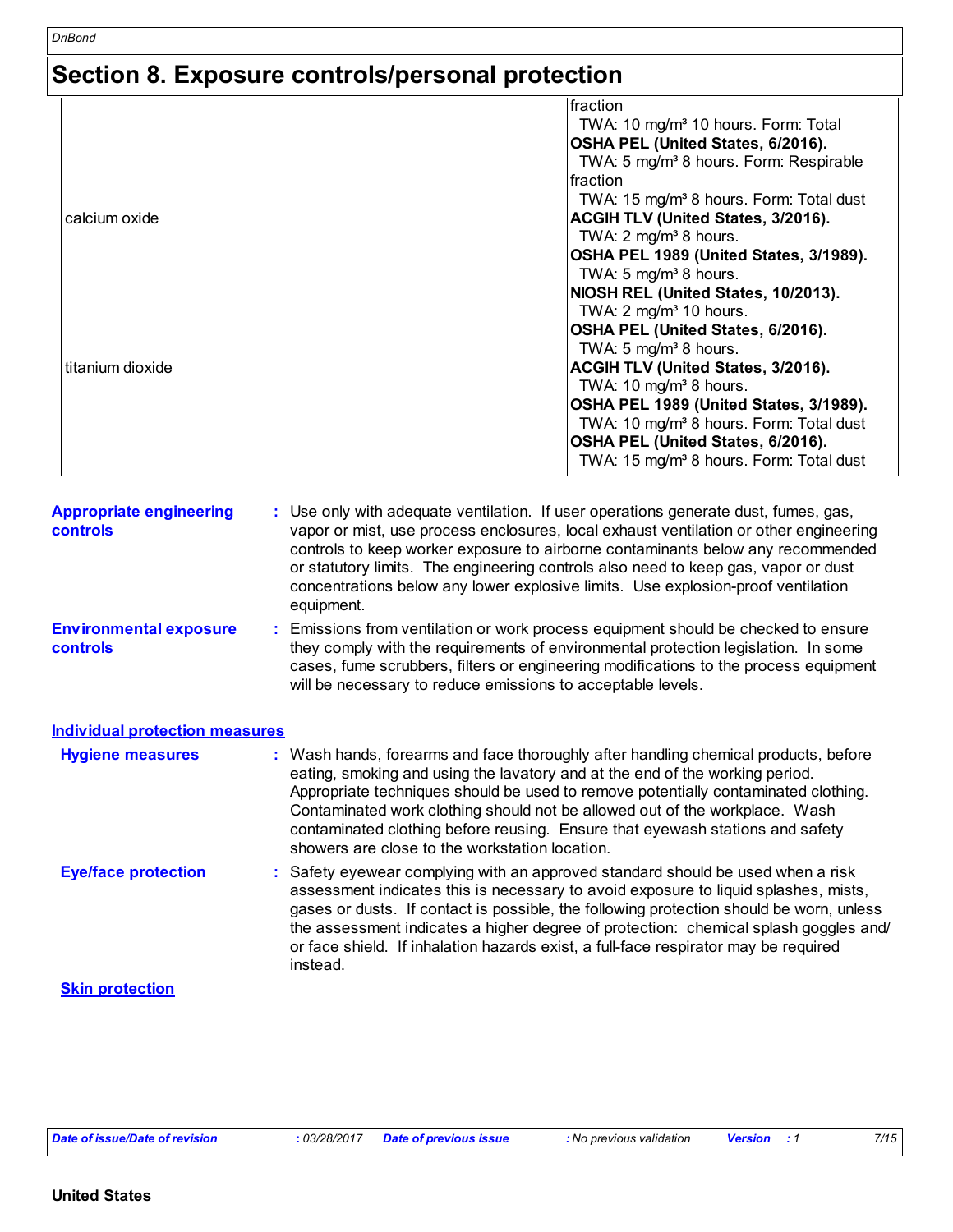## **Section 8. Exposure controls/personal protection**

| <b>Hand protection</b>        | : Chemical-resistant, impervious gloves complying with an approved standard should be<br>worn at all times when handling chemical products if a risk assessment indicates this is<br>necessary. Considering the parameters specified by the glove manufacturer, check<br>during use that the gloves are still retaining their protective properties. It should be<br>noted that the time to breakthrough for any glove material may be different for different<br>glove manufacturers. In the case of mixtures, consisting of several substances, the<br>protection time of the gloves cannot be accurately estimated. |
|-------------------------------|------------------------------------------------------------------------------------------------------------------------------------------------------------------------------------------------------------------------------------------------------------------------------------------------------------------------------------------------------------------------------------------------------------------------------------------------------------------------------------------------------------------------------------------------------------------------------------------------------------------------|
| <b>Body protection</b>        | : Personal protective equipment for the body should be selected based on the task<br>being performed and the risks involved and should be approved by a specialist before<br>handling this product.                                                                                                                                                                                                                                                                                                                                                                                                                    |
| <b>Other skin protection</b>  | : Appropriate footwear and any additional skin protection measures should be selected<br>based on the task being performed and the risks involved and should be approved by a<br>specialist before handling this product.                                                                                                                                                                                                                                                                                                                                                                                              |
| <b>Respiratory protection</b> | Based on the hazard and potential for exposure, select a respirator that meets the<br>appropriate standard or certification. Respirators must be used according to a<br>respiratory protection program to ensure proper fitting, training, and other important<br>aspects of use.                                                                                                                                                                                                                                                                                                                                      |

## **Section 9. Physical and chemical properties**

| <b>Appearance</b>                                 |    |                                                                         |
|---------------------------------------------------|----|-------------------------------------------------------------------------|
| <b>Physical state</b>                             |    | Solid. [Powder.]                                                        |
| <b>Color</b>                                      |    | Gray.                                                                   |
| <b>Odor</b>                                       |    | Not available.                                                          |
| <b>Odor threshold</b>                             |    | Not available.                                                          |
| pH                                                |    | Not available.                                                          |
| <b>Melting point</b>                              |    | Not available.                                                          |
| <b>Boiling point</b>                              |    | Not available.                                                          |
| <b>Flash point</b>                                |    | Not available.                                                          |
| <b>Evaporation rate</b>                           |    | Not available.                                                          |
| <b>Flammability (solid, gas)</b>                  |    | Not available.                                                          |
| Lower and upper explosive<br>(flammable) limits   |    | Not available.                                                          |
| <b>Vapor pressure</b>                             |    | $:$ Not available.                                                      |
| <b>Vapor density</b>                              |    | Not available.                                                          |
| <b>Relative density</b>                           |    | : 2.7                                                                   |
| <b>Density</b>                                    |    | Not available.                                                          |
| <b>Solubility</b>                                 |    | Partially soluble in the following materials: cold water and hot water. |
| <b>Solubility in water</b>                        |    | Not available.                                                          |
| <b>Partition coefficient: n-</b><br>octanol/water |    | Not available.                                                          |
| <b>Auto-ignition temperature</b>                  |    | : Not available.                                                        |
| <b>Decomposition temperature</b>                  | ÷. | Not available.                                                          |
| <b>SADT</b>                                       |    | Not available.                                                          |
| <b>Viscosity</b>                                  |    | Not available.                                                          |
| Flow time (ISO 2431)                              |    | Not available.                                                          |

*Date of issue/Date of revision* **:** *03/28/2017 Date of previous issue : No previous validation Version : 1 8/15*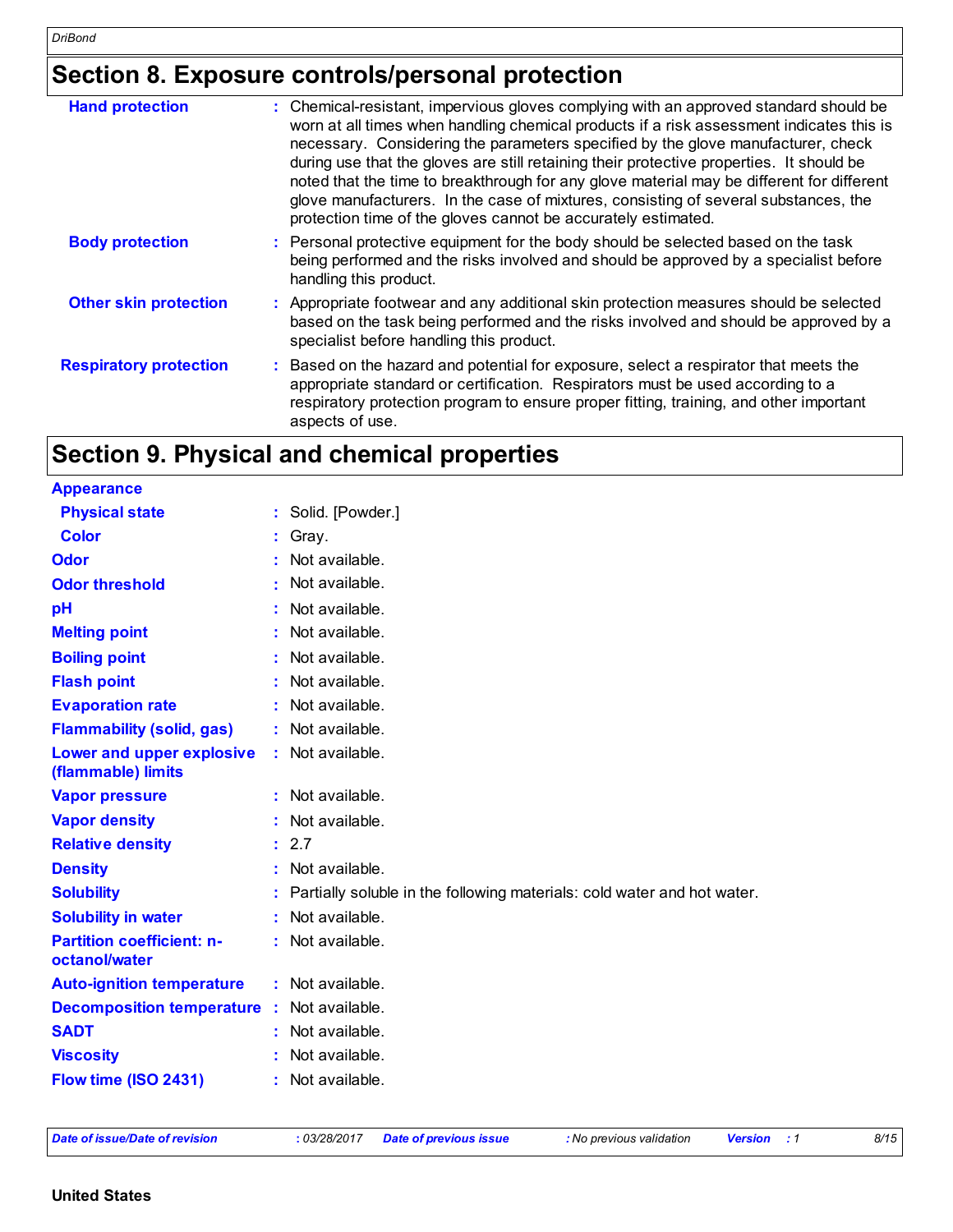## **Section 10. Stability and reactivity**

| <b>Reactivity</b>                                   | : No specific test data related to reactivity available for this product or its ingredients.                                                                                                                                                                                                                                                                                                                                                   |
|-----------------------------------------------------|------------------------------------------------------------------------------------------------------------------------------------------------------------------------------------------------------------------------------------------------------------------------------------------------------------------------------------------------------------------------------------------------------------------------------------------------|
| <b>Chemical stability</b>                           | : The product is stable.                                                                                                                                                                                                                                                                                                                                                                                                                       |
| <b>Possibility of hazardous</b><br><b>reactions</b> | : Under normal conditions of storage and use, hazardous reactions will not occur.<br>Under normal conditions of storage and use, hazardous polymerization will not occur.                                                                                                                                                                                                                                                                      |
| <b>Conditions to avoid</b>                          | : Avoid the creation of dust when handling and avoid all possible sources of ignition<br>(spark or flame). Take precautionary measures against electrostatic discharges. To<br>avoid fire or explosion, dissipate static electricity during transfer by grounding and<br>bonding containers and equipment before transferring material. Prevent dust<br>accumulation.<br>Keep away from heat. Avoid contact with water and moisture until use. |
| <b>Incompatible materials</b>                       | : Reactive or incompatible with the following materials:<br>oxidizing materials<br>Reactive or incompatible with the following materials: acids, alkalis and moisture.<br>Ammonium salt. Aluminum.                                                                                                                                                                                                                                             |
| <b>Hazardous decomposition</b><br>products          | : Under normal conditions of storage and use, hazardous decomposition products should<br>not be produced.                                                                                                                                                                                                                                                                                                                                      |

### **Section 11. Toxicological information**

#### **Information on toxicological effects**

#### **Acute toxicity**

| <b>Product/ingredient name</b>   | <b>Result</b>                         | <b>Species</b>       | <b>Dose</b>                                 | <b>Exposure</b> |
|----------------------------------|---------------------------------------|----------------------|---------------------------------------------|-----------------|
| l Limestone<br>Ititanium dioxide | LD50 Oral<br>LD50 Dermal<br>LD50 Oral | Rat<br>Rabbit<br>Rat | $ 6450$ mg/kg<br>>5000 mg/kg<br>>5000 mg/kg |                 |

#### **Irritation/Corrosion**

Not available.

#### **Sensitization**

Not available.

#### **Mutagenicity**

**Conclusion/Summary :** Not available.

#### **Carcinogenicity**

**Conclusion/Summary :** Not available.

#### **Classification**

| <b>Product/ingredient name</b>             | <b>OSHA</b> | <b>IARC</b> | <b>NTP</b>                      |
|--------------------------------------------|-------------|-------------|---------------------------------|
| crystalline silica, respirable<br>l powder |             |             | Known to be a human carcinogen. |
| l titanium dioxide                         |             | 2B          |                                 |

**Reproductive toxicity**

| Date of issue/Date of revision | : 03/28/2017    Date of previous issue | : No previous validation | <b>Version</b> : 1 |  | 9/15 |
|--------------------------------|----------------------------------------|--------------------------|--------------------|--|------|
|--------------------------------|----------------------------------------|--------------------------|--------------------|--|------|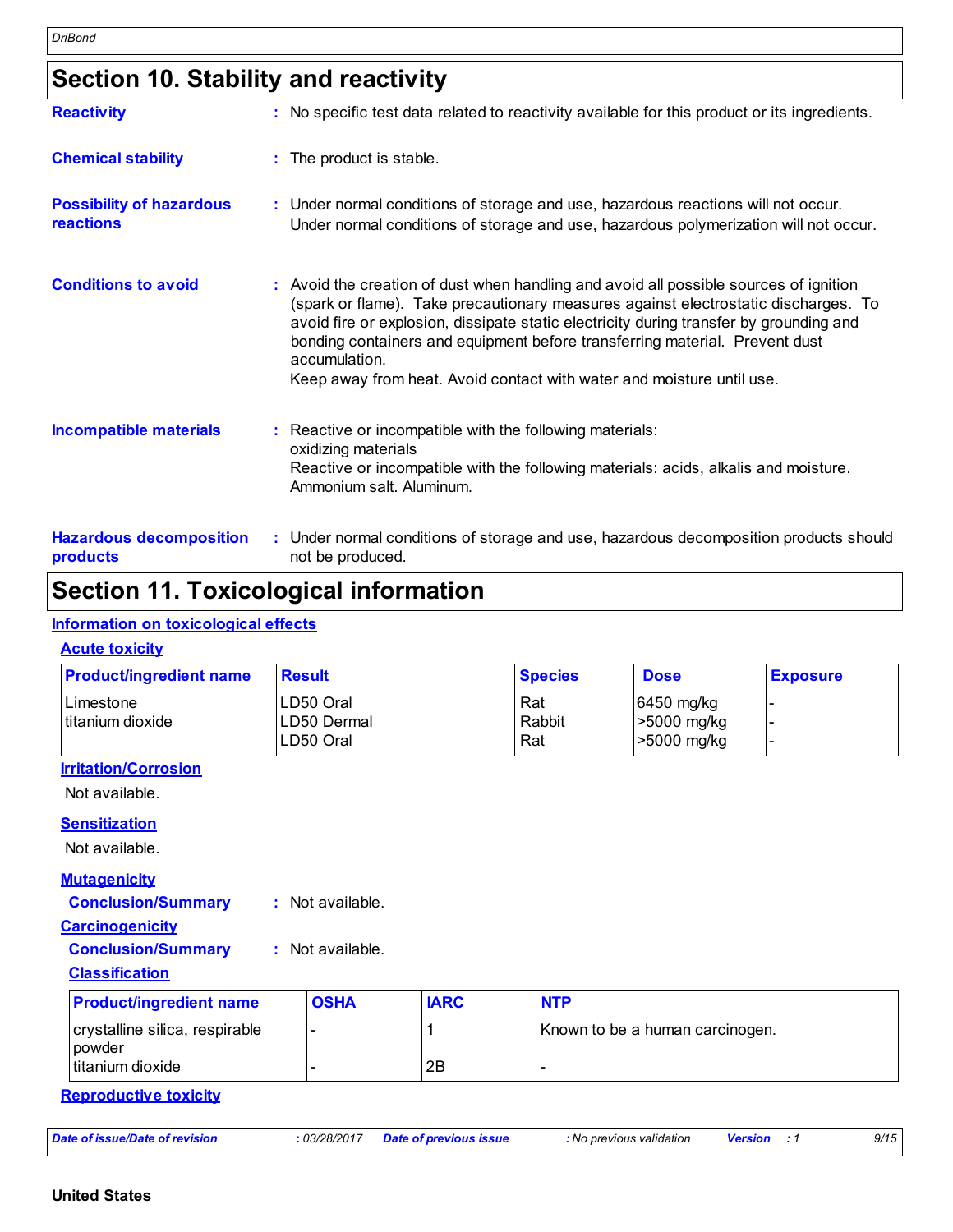### **Section 11. Toxicological information**

**Conclusion/Summary :** Not available.

**Teratogenicity**

**Conclusion/Summary :** Not available.

#### **Specific target organ toxicity (single exposure)**

| <b>Name</b>                 | <b>Category</b> | <b>Route of</b><br>exposure | <b>Target organs</b>             |
|-----------------------------|-----------------|-----------------------------|----------------------------------|
| Cement, portland, chemicals | Category 3      | Not applicable.             | Respiratory tract<br>lirritation |
| l calcium oxide             | Category 3      | Not applicable.             | Respiratory tract<br>irritation  |

#### **Specific target organ toxicity (repeated exposure)**

| <b>Name</b>                           | <b>Category</b>       | <b>Route of</b><br>exposure | <b>Target organs</b> |
|---------------------------------------|-----------------------|-----------------------------|----------------------|
| crystalline silica, respirable powder | Category <sup>1</sup> | Inhalation                  | lungs                |
| Limestone                             | Category 1            | Not determined              | lungs                |

#### **Aspiration hazard**

Not available.

| <b>Information on the likely</b><br>routes of exposure | : Routes of entry anticipated: Oral, Dermal, Inhalation.       |
|--------------------------------------------------------|----------------------------------------------------------------|
| <b>Potential acute health effects</b>                  |                                                                |
| <b>Eye contact</b>                                     | : Causes serious eye damage.                                   |
| <b>Inhalation</b>                                      | : May cause respiratory irritation.                            |
| <b>Skin contact</b>                                    | : Causes skin irritation. May cause an allergic skin reaction. |
| <b>Ingestion</b>                                       | : No known significant effects or critical hazards.            |

#### **Symptoms related to the physical, chemical and toxicological characteristics**

| <b>Eye contact</b>  | : Adverse symptoms may include the following:<br>pain<br>watering<br>redness                           |
|---------------------|--------------------------------------------------------------------------------------------------------|
| <b>Inhalation</b>   | : Adverse symptoms may include the following:<br>respiratory tract irritation<br>coughing              |
| <b>Skin contact</b> | : Adverse symptoms may include the following:<br>pain or irritation<br>redness<br>blistering may occur |
| <b>Ingestion</b>    | : Adverse symptoms may include the following:<br>stomach pains                                         |

#### **Delayed and immediate effects and also chronic effects from short and long term exposure Potential immediate effects :** Not available. **Short term exposure**

|  | Date of issue/Date of revision |  |  |  |  |  |  |  |  |  |
|--|--------------------------------|--|--|--|--|--|--|--|--|--|
|--|--------------------------------|--|--|--|--|--|--|--|--|--|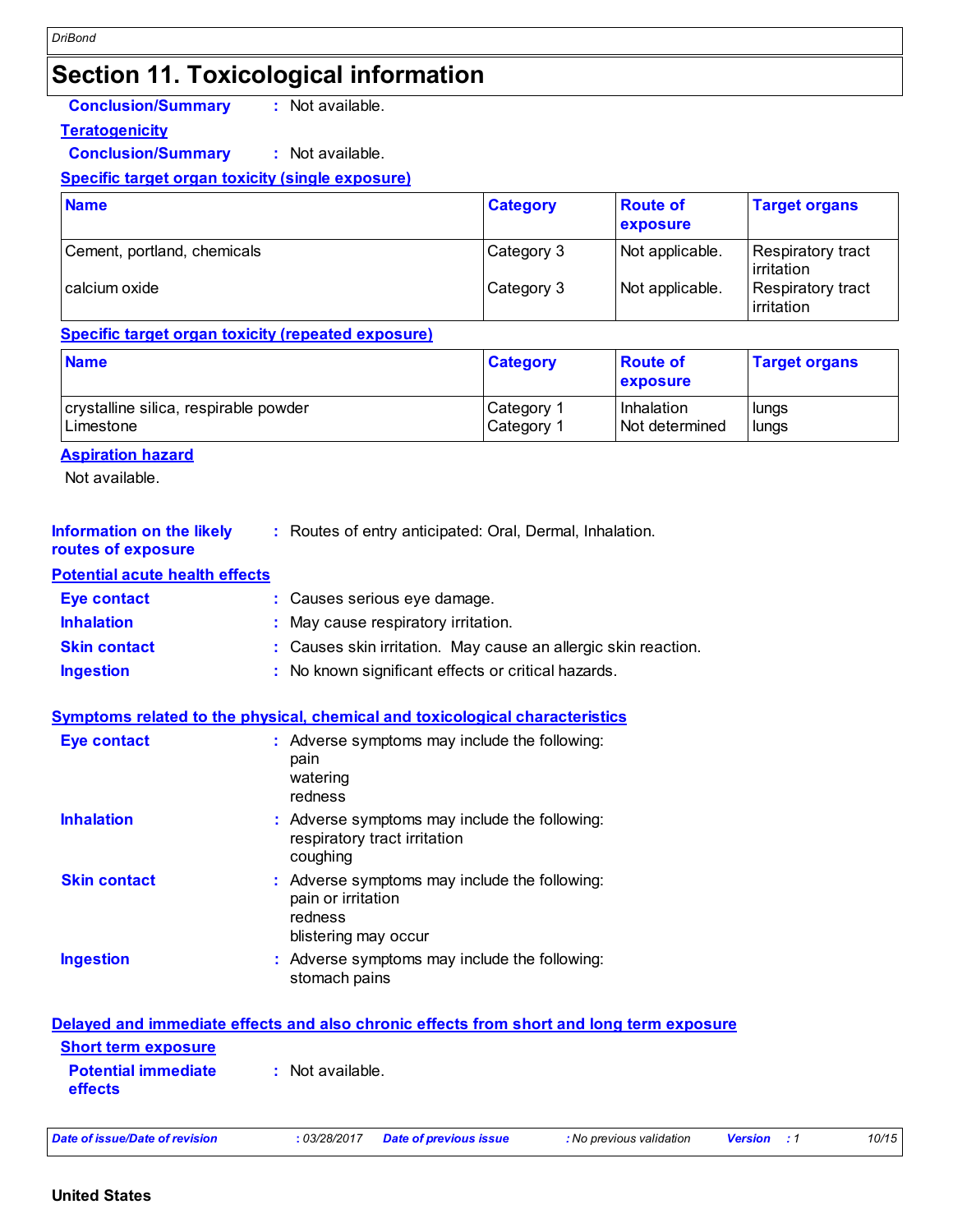### **Section 11. Toxicological information**

| <b>Potential delayed effects</b>                  | $:$ Not available.                                                                                                                                                                                                                                               |
|---------------------------------------------------|------------------------------------------------------------------------------------------------------------------------------------------------------------------------------------------------------------------------------------------------------------------|
| <b>Long term exposure</b>                         |                                                                                                                                                                                                                                                                  |
| <b>Potential immediate</b><br><b>effects</b>      | $:$ Not available.                                                                                                                                                                                                                                               |
| <b>Potential delayed effects : Not available.</b> |                                                                                                                                                                                                                                                                  |
| <b>Potential chronic health effects</b>           |                                                                                                                                                                                                                                                                  |
| Not available.                                    |                                                                                                                                                                                                                                                                  |
| <b>General</b>                                    | : Causes damage to organs through prolonged or repeated exposure. Repeated or<br>prolonged inhalation of dust may lead to chronic respiratory irritation. Once sensitized,<br>a severe allergic reaction may occur when subsequently exposed to very low levels. |
| <b>Carcinogenicity</b>                            | : May cause cancer. Risk of cancer depends on duration and level of exposure.                                                                                                                                                                                    |
| <b>Mutagenicity</b>                               | : No known significant effects or critical hazards.                                                                                                                                                                                                              |
| <b>Teratogenicity</b>                             | : No known significant effects or critical hazards.                                                                                                                                                                                                              |
| <b>Developmental effects</b>                      | : No known significant effects or critical hazards.                                                                                                                                                                                                              |
| <b>Fertility effects</b>                          | : No known significant effects or critical hazards.                                                                                                                                                                                                              |
|                                                   |                                                                                                                                                                                                                                                                  |
|                                                   |                                                                                                                                                                                                                                                                  |

#### **Numerical measures of toxicity**

Not available. **Acute toxicity estimates**

## **Section 12. Ecological information**

#### **Toxicity**

| <b>Product/ingredient name</b> | <b>Result</b>                                                        | <b>Species</b>                                                                 | <b>Exposure</b> |
|--------------------------------|----------------------------------------------------------------------|--------------------------------------------------------------------------------|-----------------|
| calcium oxide                  | Chronic NOEC 100 mg/l Fresh water                                    | Fish - Oreochromis niloticus -<br>Juvenile (Fledgling, Hatchling,<br>Weanling) | 46 days         |
| titanium dioxide               | Acute LC50 3 mg/l Fresh water                                        | Crustaceans - Ceriodaphnia<br>dubia - Neonate                                  | 48 hours        |
|                                | Acute LC50 6.5 mg/l Fresh water                                      | Daphnia - Daphnia pulex -<br>Neonate                                           | 48 hours        |
|                                | Acute LC50 >1000000 µg/l Marine water   Fish - Fundulus heteroclitus |                                                                                | 96 hours        |

#### **Persistence and degradability**

Not available.

#### **Bioaccumulative potential**

| <b>Product/ingredient name</b> | $\mathsf{LogP}_\mathsf{ow}$ | всг  | <b>Potential</b> |
|--------------------------------|-----------------------------|------|------------------|
| calcium oxide                  | -                           | 2.34 | low              |

#### **Mobility in soil**

**Soil/water partition coefficient (KOC) :** Not available.

| Date of issue/Date of revision |  | : 03/28/2017 Date of previous issue | : No previous validation | <b>Version</b> : 1 |  | 11/15 |
|--------------------------------|--|-------------------------------------|--------------------------|--------------------|--|-------|
|--------------------------------|--|-------------------------------------|--------------------------|--------------------|--|-------|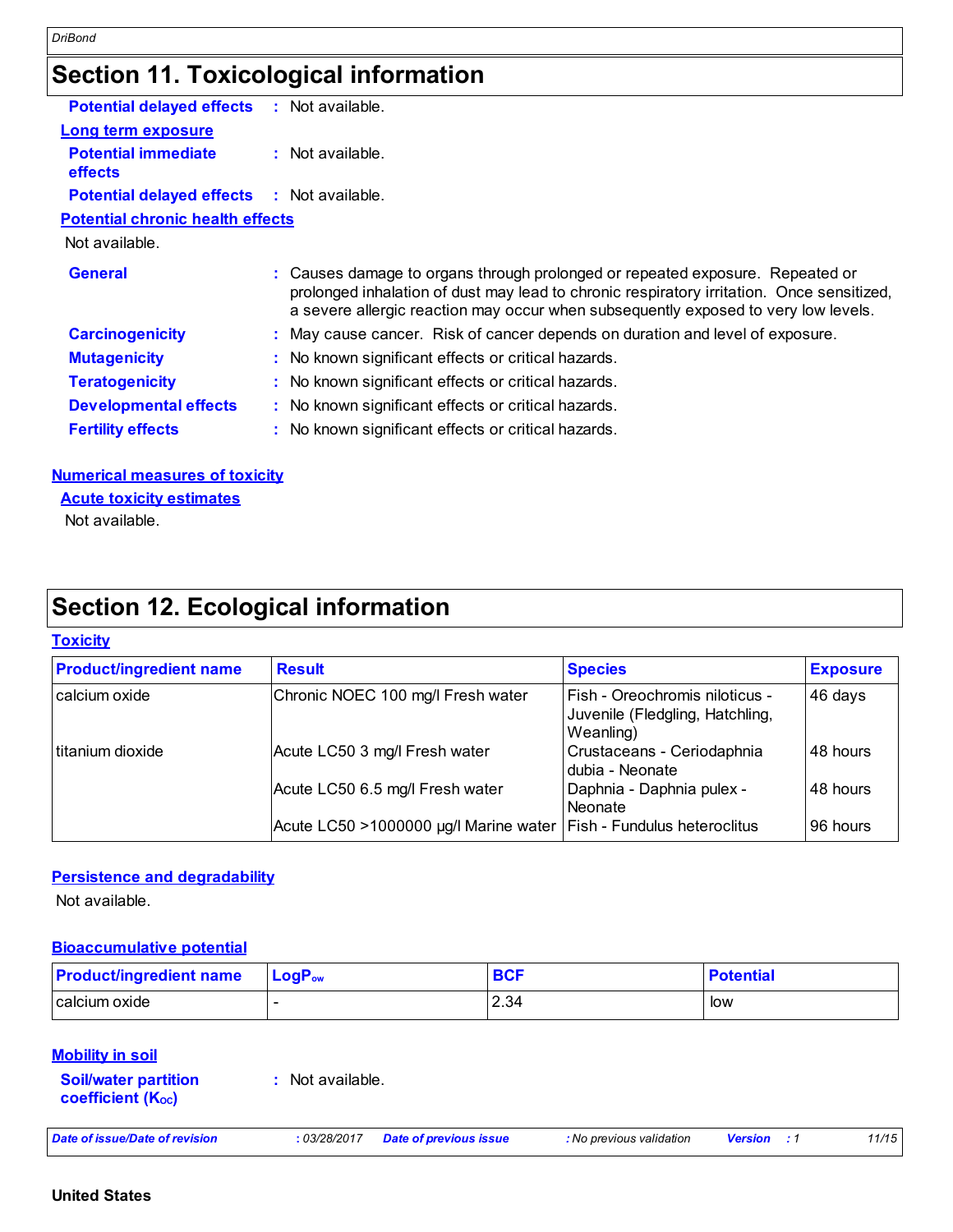## **Section 12. Ecological information**

**Other adverse effects** : No known significant effects or critical hazards.

### **Section 13. Disposal considerations**

The generation of waste should be avoided or minimized wherever possible. Disposal of this product, solutions and any by-products should at all times comply with the requirements of environmental protection and waste disposal legislation and any regional local authority requirements. Dispose of surplus and non-recyclable products via a licensed waste disposal contractor. Waste should not be disposed of untreated to the sewer unless fully compliant with the requirements of all authorities with jurisdiction. Waste packaging should be recycled. Incineration or landfill should only be considered when recycling is not feasible. This material and its container must be disposed of in a safe way. Care should be taken when handling emptied containers that have not been cleaned or rinsed out. Empty containers or liners may retain some product residues. Avoid dispersal of spilled material and runoff and contact with soil, waterways, drains and sewers. **Disposal methods :**

### **Section 14. Transport information**

|                                                       | <b>DOT Classification</b>    | <b>IMDG</b>              | <b>IATA</b>              |
|-------------------------------------------------------|------------------------------|--------------------------|--------------------------|
| <b>UN number</b>                                      | Not regulated.               | Not regulated.           | Not regulated.           |
| <b>UN proper</b><br>shipping name                     | $\qquad \qquad \blacksquare$ | $\overline{\phantom{a}}$ | $\overline{\phantom{a}}$ |
| <b>Transport</b><br>hazard class<br>(e <sub>s</sub> ) | ۰                            | $\overline{\phantom{a}}$ | $\overline{\phantom{a}}$ |
| <b>Packing group</b>                                  | $\blacksquare$               | $\overline{\phantom{a}}$ | $\overline{\phantom{a}}$ |
| <b>Environmental</b><br>hazards                       | No.                          | No.                      | No.                      |
| <b>Additional</b><br>information                      | $\overline{\phantom{a}}$     | $\overline{\phantom{0}}$ | $\overline{\phantom{a}}$ |

**Special precautions for user Transport within user's premises:** always transport in closed containers that are **:** upright and secure. Ensure that persons transporting the product know what to do in the event of an accident or spillage.

**Transport in bulk according to Annex II of MARPOL and the IBC Code**

**:** Not available.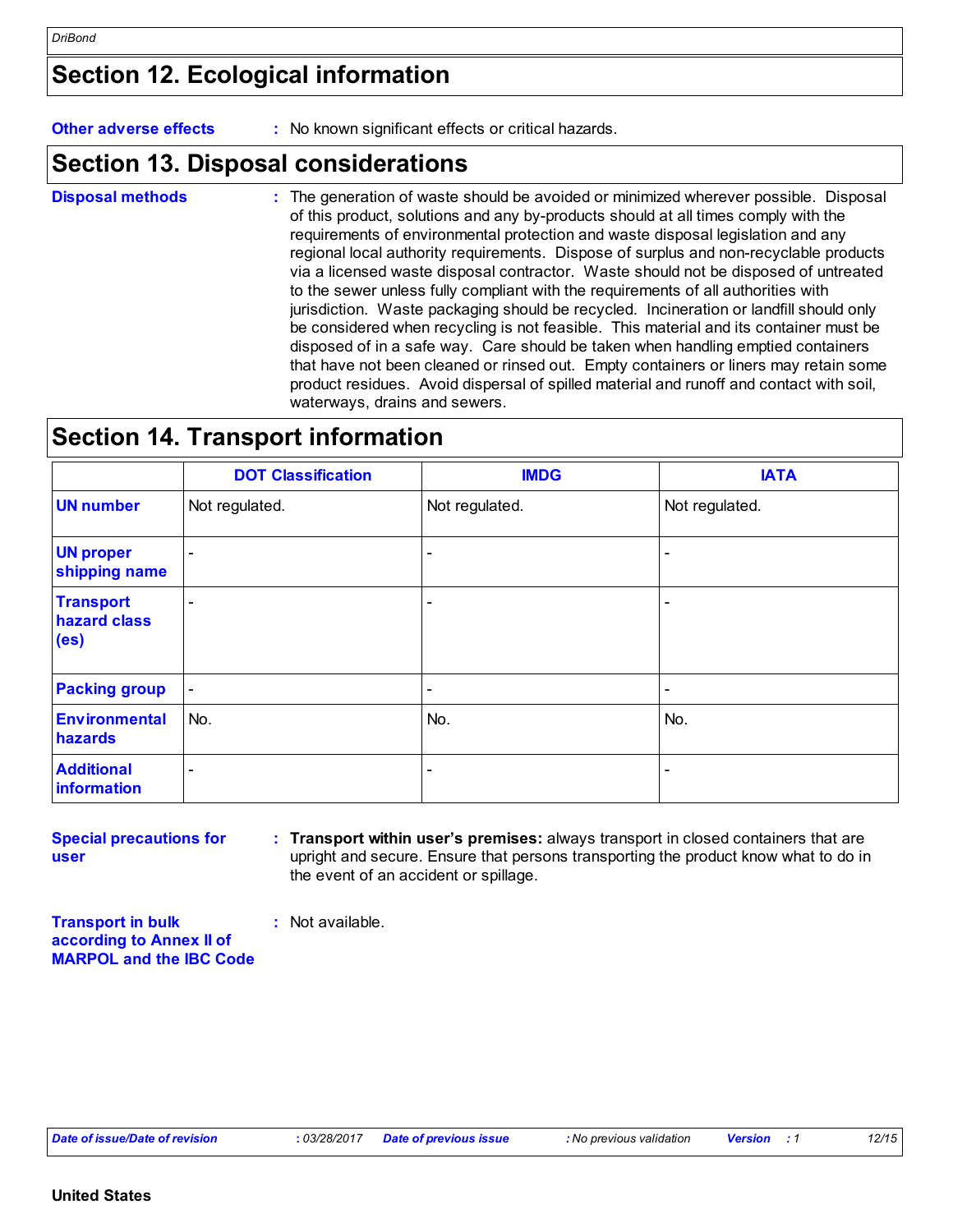## **Section 15. Regulatory information**

| <b>U.S. Federal regulations</b>                                                   | : United States inventory (TSCA 8b): Not determined.                                  |
|-----------------------------------------------------------------------------------|---------------------------------------------------------------------------------------|
| <b>Clean Air Act Section 112</b><br>(b) Hazardous Air<br><b>Pollutants (HAPS)</b> | : Not listed                                                                          |
| <b>Clean Air Act Section 602</b><br><b>Class I Substances</b>                     | : Not listed                                                                          |
| <b>Clean Air Act Section 602</b><br><b>Class II Substances</b>                    | : Not listed                                                                          |
| <b>DEA List I Chemicals</b><br>(Precursor Chemicals)                              | : Not listed                                                                          |
| <b>DEA List II Chemicals</b><br><b>(Essential Chemicals)</b>                      | : Not listed                                                                          |
| <b>SARA 302/304</b>                                                               |                                                                                       |
| <b>Composition/information on ingredients</b>                                     |                                                                                       |
| No products were found.                                                           |                                                                                       |
| <b>SARA 304 RQ</b>                                                                | : Not applicable.                                                                     |
| <b>SARA 311/312</b>                                                               |                                                                                       |
| <b>Classification</b>                                                             | $:$ Fire hazard<br>Immediate (acute) health hazard<br>Delayed (chronic) health hazard |
| <b>Composition/information on ingredients</b>                                     |                                                                                       |
| $\mathbf{A}$ $\mathbf{B}$ $\mathbf{A}$ $\mathbf{A}$                               | ma.<br>$\mathbf{a}$<br><b>Construction</b><br>$P = -1$<br>п.                          |

| Composition/Information_on_inqredients |               |             |                                                       |                 |                                          |                                                 |
|----------------------------------------|---------------|-------------|-------------------------------------------------------|-----------------|------------------------------------------|-------------------------------------------------|
| <b>Name</b>                            | $\frac{9}{6}$ | <b>Fire</b> | <b>Sudden</b><br>hazard release of<br><b>pressure</b> | <b>Reactive</b> | Immediate<br>(acute)<br>health<br>hazard | <b>Delayed</b><br>(chronic)<br>health<br>hazard |
| crystalline silica, respirable powder  | ≥25 - ≤50     | No.         | No.                                                   | No.             | No.                                      | Yes.                                            |
| Cement, portland, chemicals            | $≥25 - ≤50$   | Yes.        | No.                                                   | INo.            | Yes.                                     | No.                                             |
| Limestone                              | ≤10           | No.         | No.                                                   | INo.            | No.                                      | Yes.                                            |
| calcium oxide                          | ≤3            | No.         | No.                                                   | No.             | Yes.                                     | No.                                             |

titanium dioxide  $\vert$  ≤1  $\vert$  No.  $\vert$  No.  $\vert$  No.  $\vert$  No.  $\vert$  Yes.

#### **SARA 313**

Not applicable.

#### **State regulations**

| <b>Massachusetts</b> | : The following components are listed: SILICA, CRYSTALLINE, QUARTZ; PORTLAND<br>CEMENT; CALCIUM CARBONATE; MARBLE DUST; CALCIUM OXIDE; MAGNESIUM<br><b>OXIDE FUME</b>                                                                                      |
|----------------------|------------------------------------------------------------------------------------------------------------------------------------------------------------------------------------------------------------------------------------------------------------|
| <b>New York</b>      | : None of the components are listed.                                                                                                                                                                                                                       |
| <b>New Jersey</b>    | : The following components are listed: SILICA, QUARTZ; QUARTZ (SiO2); TITANIUM<br>DIOXIDE; TITANIUM OXIDE (TIO2); SILICATE, PORTLAND CEMENT; CEMENT,<br>PORTLAND, CHEMICALS; CALCIUM CARBONATE; LIMESTONE; GYPSUM;<br>CALCIUM OXIDE; LIME; MAGNESIUM OXIDE |
| <b>Pennsylvania</b>  | : The following components are listed: QUARTZ DUST; QUARTZ; TITANIUM OXIDE;<br>CEMENT, PORTLAND, CHEMICALS; LIMESTONE; GYPSUM; CALCIUM OXIDE;<br><b>MAGNESIUM OXIDE</b>                                                                                    |
| Colifornia Dron, CE  |                                                                                                                                                                                                                                                            |

#### **California Prop. 65**

**WARNING:** This product contains a chemical known to the State of California to cause cancer.

| Date of issue/Date of revision | 03/28/2017 | Date of previous issue | : No previous validation | <b>Version</b> |  | 13/15 |
|--------------------------------|------------|------------------------|--------------------------|----------------|--|-------|
|--------------------------------|------------|------------------------|--------------------------|----------------|--|-------|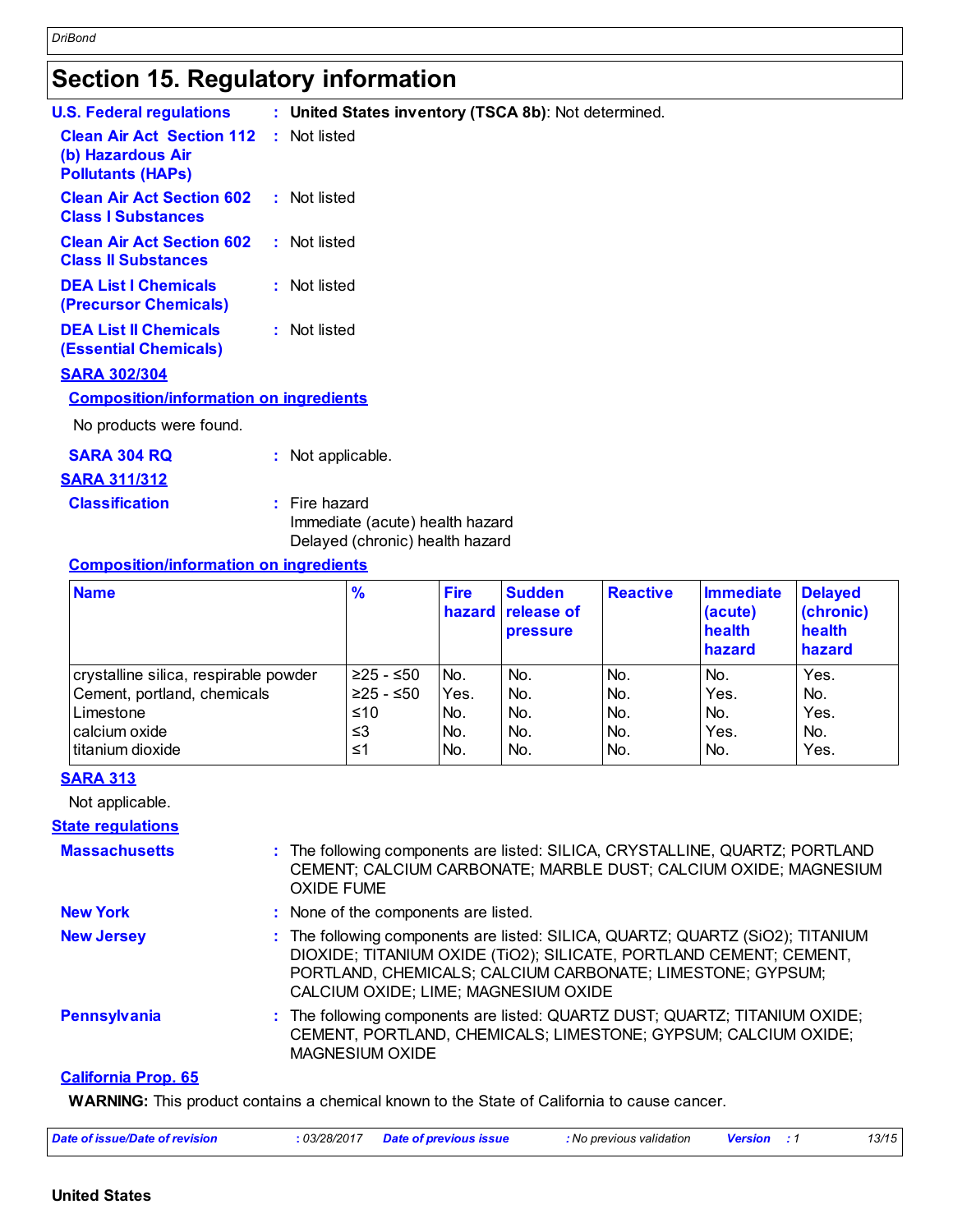## **Section 15. Regulatory information**

| Ingredient name                                           | <b>Cancer</b> | <b>Reproductive</b> | No significant risk<br>level | <b>Maximum</b><br>acceptable<br>dosage level |
|-----------------------------------------------------------|---------------|---------------------|------------------------------|----------------------------------------------|
| crystalline silica, respirable powder<br>titanium dioxide | Yes.<br>Yes.  | No.<br>No.          |                              |                                              |

#### **International regulations**

**Chemical Weapon Convention List Schedules I, II & III Chemicals**

Not listed.

#### **Montreal Protocol (Annexes A, B, C, E)**

Not listed.

#### **Stockholm Convention on Persistent Organic Pollutants**

Not listed.

**Rotterdam Convention on Prior Informed Consent (PIC)**

Not listed.

#### **UNECE Aarhus Protocol on POPs and Heavy Metals**

Not listed.

### **Section 16. Other information**

**Hazardous Material Information System (U.S.A.)**



**Caution: HMIS® ratings are based on a 0-4 rating scale, with 0 representing minimal hazards or risks, and 4 representing significant hazards or risks. Although HMIS® ratings and the associated label are not required on SDSs or products leaving a facility under 29 CFR 1910.1200, the preparer may choose to provide them. HMIS® ratings are to be used with a fully implemented HMIS® program. HMIS® is a registered trademark and service mark of the American Coatings Association, Inc.**

**The customer is responsible for determining the PPE code for this material. For more information on HMIS® Personal Protective Equipment (PPE) codes, consult the HMIS® Implementation Manual.**

#### **National Fire Protection Association (U.S.A.)**



**Reprinted with permission from NFPA 704-2001, Identification of the Hazards of Materials for Emergency Response Copyright ©1997, National Fire Protection Association, Quincy, MA 02269. This reprinted material is not the complete and official position of the National Fire Protection Association, on the referenced subject which is represented only by the standard in its entirety.**